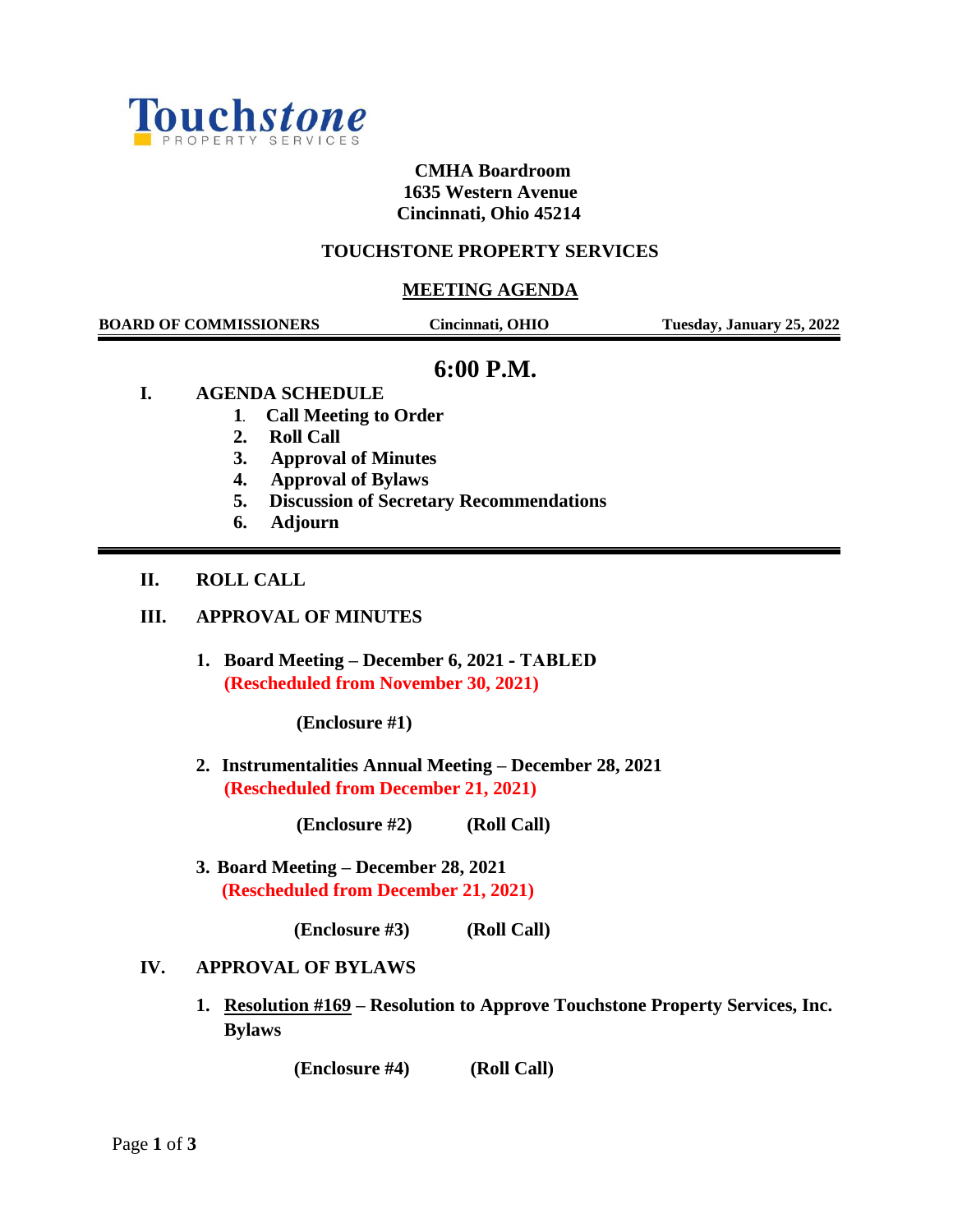### **V. DISCUSSION OF SECRETARY RECOMMENDATIONS**

**1. Resolution #170 – Resolution Approving the Financial Report for the Month of December 2021 with Collection Losses**

**(Enclosure #5) (Reema Ruberg) (Roll Call)**

**2. Resolution #171 – Resolution to Approve the November and Preliminary December Unaudited Financial Statements of Calendar Year 2021 for Hamilton County Affordable Housing, Springdale Senior Limited Partnership d/b/a Baldwin Grove, The Reserve on South Martin, Cary Crossing, West Union Square, Sutter View, Evanston, Pinecrest, Park Eden Apartments, City West Retail and Touchstone Property Services**

**(Enclosure #6) (Reema Ruberg) (Roll Call)**

**3. Resolution #172 – Resolution Authorizing the Chief Executive Officer of Touchstone Property Services to Sign the First One-Year Contract Option Extension for Solicitation TP21-1002 for Waste Collection Services with Rumpke of Ohio, Inc. in a Not-to-Exceed Amount of \$200,000 Annually or the Board Approved Budget for a Maximum 5-Year Contract, Funded by Operating Funds**

```
 (Enclosure #7) (Marquita Flowers/Janell Duncan) (Roll Call)
```
**4. Resolution #173 – Resolution Authorizing the Chief Executive Officer of Touchstone Property Services to Negotiate and Enter Into Contracts for Solicitation TP22-5001; Audit and Tax Preparation Assistance with Novogradac & Company, LLC; Clark, Schaefer, Hackett & Co.; Tidwell Group, LLC and Citrin Cooperman & Company, LLP in a Not-to-Exceed Amount of \$125,000 Per Firm Per Year or the Board Approved Budget for Maximum 5-Year Contracts, Funded by Operating Funds**

 **(Enclosure #8) (Bianka Brown/Janell Duncan) (Roll Call)**

**5. Resolution #174 – Resolution Authorizing the Chief Executive Officer of Touchstone Property Services, Inc. to Negotiate and Execute Contracts in an Amount Not-to-Exceed \$100,000 or the Board Approved Budget**

 **(Enclosure #9) (Janell Duncan) (Roll Call)**